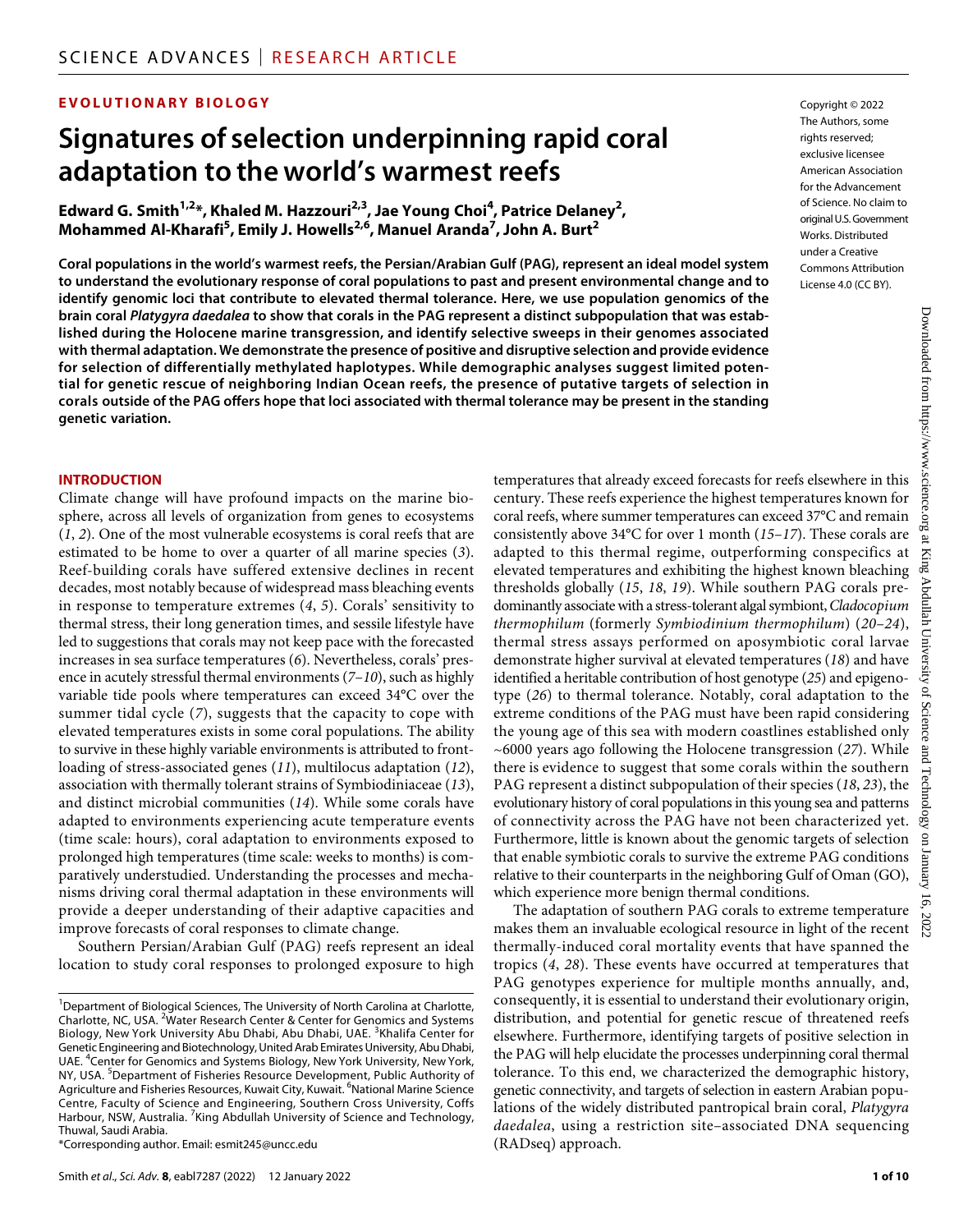# **RESULTS AND DISCUSSION**

## **Dataset**

We selected the brain coral *P. daedalea* as our model as it is widely distributed and an abundant and hardy member of PAG reefs (*29*, *30*). Furthermore, this species is an emerging model for coral studies, with numerous genomic resources available (*18*, *25*, *26*). We generated double-digest RAD (ddRAD) sequencing libraries from 168 *P. daedalea* colonies from 15 populations spread across the entire length of the PAG and the neighboring GO (table S1). The sampled reefs span a coastline of >1700 km and included reefs on either side of the narrow (50 km) Strait of Hormuz, which has been proposed as a putative barrier to gene flow between the PAG and GO (*31*). Furthermore, within the PAG, we also sampled from offshore and northern reefs, which could act as regional refugia as they experience cooler maximum temperatures than the betterstudied inshore southern PAG locations (*32*). Our sampling sites spanned a range of thermal regimes with maximum monthly mean temperatures ranging from 34.4°C in the southern PAG to 31.6°C in the GO (*23*). The ddRAD libraries for these analyses were prepared with the enzymes Ase I and Bst BI, and after filtering, alignment, and variant calling, we identified 4963 single-nucleotide polymorphisms (SNPs) from 146 individuals in 14 populations (Fig. 1A). The median genotype sample depth was 85X.

# **Regional structuring in present-day coral populations**

While PAG corals' bleaching thresholds are higher than reefs elsewhere (*15*), anomalous thermal events can occur in the PAG and have caused declines in the coral populations in recent decades (*17*, *29*). These events, coupled with the decimation of reefs associated with local anthropogenic activities, render the PAG coral populations vulnerable (*33*). Therefore, connectivity between reefs is increasingly important to assist with reef recovery. Biophysical models suggest that PAG reefs will become more isolated under climate change (*34*); however, the population structure and connectivity of present-day reefs are not well characterized from an empirical standpoint. To identify population structure, we performed clustering analysis (Fig. 1, A and B) and principal component analysis (PCA) (Fig. 1C) on our Ase I–Bst BI ddRAD dataset. We evaluated the presence of up to 10 populations within our dataset using STRUCTURE  $(35)$ . At  $K = 2$ , the two clusters separate the samples into subpopulations corresponding to their location, with individuals

from the PAG predominantly assigned to one subpopulation, and samples from the GO to the other. These population assignments correspond with the known symbiont genotypes in the region as PAG *P. daedalea* host *C. thermophilum*, whereas the Strait of Hormuz and GO individuals host symbionts belonging to the *Durusdinium* genus (*18*, *20*, *23*). The divide between the southern PAG reefs and those in the northern PAG is observed in clustering analysis at  $K = 3$ , with Kuwaiti corals assigned to a separate subpopulation. It is interesting to note that the admixture with the northern PAG cluster is largely restricted to the offshore Qatar site (QB) that sits at the interface between the northern and southern PAG populations. At the higher *K* values of  $K = 4$  and  $K = 5$ , the assignments to new population clusters affect only a small subset of our samples in southern Qatar and in the more benign southern PAG sites, respectively. PCAs support our STRUCTURE results, with the first two principal components (PC) mirroring the patterns observed at  $K = 3$ ; samples from the PAG and GO separate along PC1 of the PCA, while PC2 separates the individuals in the northern PAG reefs, from those in the south.

*P. daedalea* at PAG offshore reefs and reefs close to the Strait of Hormuz (QB, SB, RK) are more admixed with the GO population (proportion contributed by GO ancestry in individuals at  $K = 3$ : mean: 16%, max: 65%; Fig. 1B) than their inshore southern PAG counterparts (mean: 1%, max: 10%). The differences between inshore reefs, which experience higher thermal maxima, and offshore reefs are best exemplified by the different admixture proportions observed in northern Qatar. Despite the two sites (QA and QB) being situated 36 km apart, the mean admixture at  $K = 3$  with non–southern PAG subpopulations at the offshore site (QB) is 37% compared with the inshore site (QA) at 2%, a pattern that is also reflected in the coral community diversity (*30*). The admixture results across the southern PAG are consistent with the results of three-population tests (table S2) but inconsistent with biophysical models of larval dispersal (*34*). The PAG current systems that supply offshore reefs with coral larvae should also feed proximal inshore sites, and therefore, low admixture proportions indicate that the more thermally extreme inshore reefs may select against migrants from the GO or cooler Iranian reefs. This observation is suggestive of isolation by environment (*36*) or phenotypeenvironment mismatch (*37*) and is supported by the results of an Akaike information criterion–evaluated modeling approach (*38*),



**Fig. 1. Population structure of coral populations along the eastern Arabian Peninsula.** STRUCTURE analyses indicating admixture proportions averaged across populations [pie charts in (**A**)] and for each individual [bar charts in (**B**)]. Inset: Annual maximum mean sea surface temperature (SST) from 2004 to 2014 (*23*). (**C**) Principal component analysis (PCA) plot showing segregation of individuals based on allele frequencies. Each point is colored according to the sample's collection location (blue, GO; green, northern PAG; gray, offshore Qatar; red, southern PAG).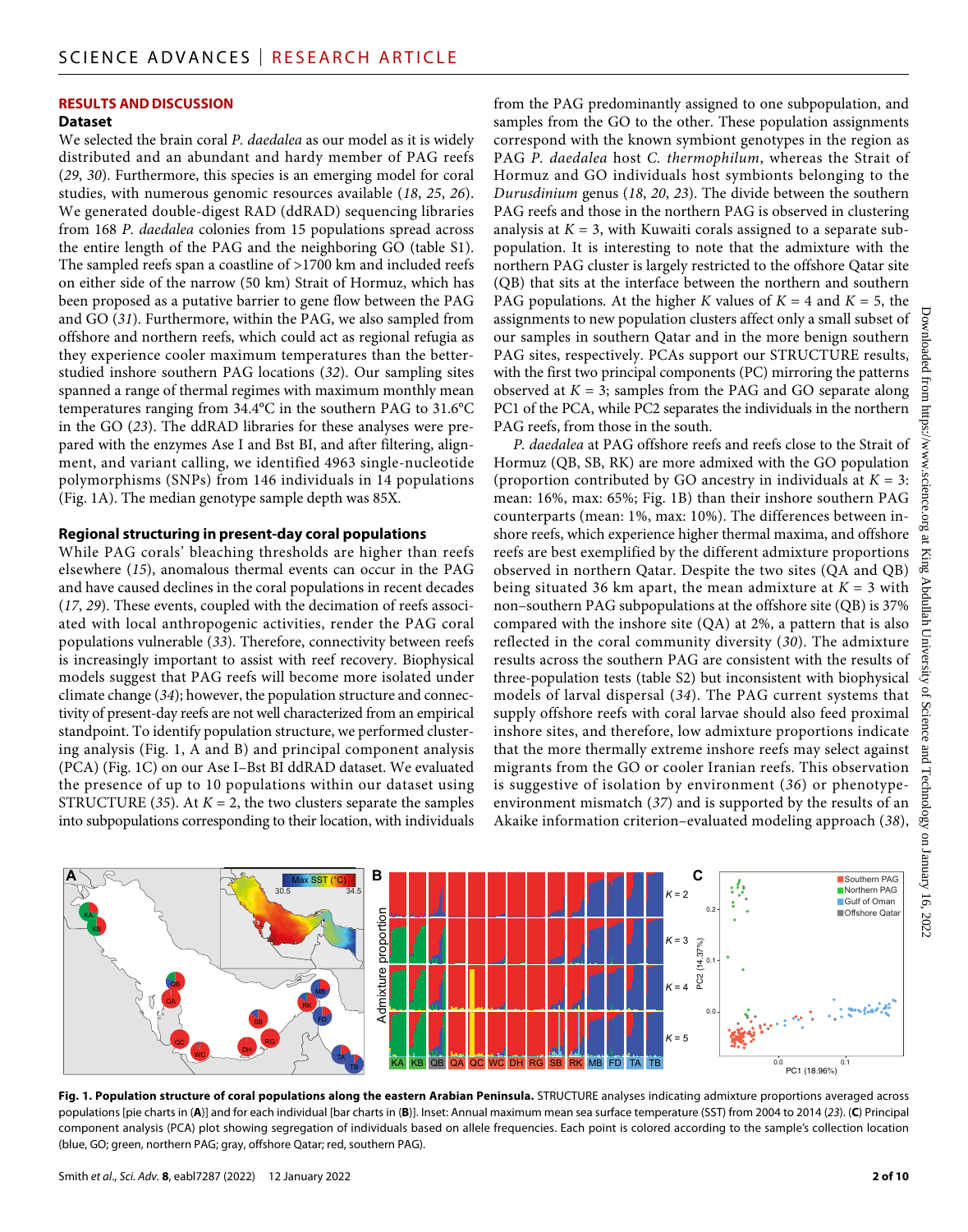which identified the optimal model as including both environmental and geographic distance as parameters shaping population genetic differentiation (fig. S1 and table S3). Given these constraints, the recent losses of locally adapted reefs across the southern PAG due to anthropogenic activities (*39*) will limit the capacity for recovery of inshore PAG populations from future stress-induced mortality events.

# **Colonization ofthe PAG echoes the marine transgression after the last glacial maximum**

Understanding the processes that gave rise to present-day thermally adapted PAG populations will provide invaluable insight into the patterns and processes that drive local adaptation in coral populations, aiding assessments of corals' potential to adapt to climate change. As the PAG is a young sea, it is likely that adaptation to these extreme conditions was rapid. To date, it is not known whether PAG corals quickly exploited the emergence of new habitat within the PAG after the marine transgression or if they arose from a subsequent, more recent, introduction. We set out to investigate past demography of PAG coral populations to characterize their colonization history and to identify migration routes between populations using TreeMix (*40*). TreeMix uses genome-wide allele frequency data to infer patterns of past population splits and mixtures between populations. The tree without any inferred migration routes explained 96.7% of the variance in relatedness between populations in our dataset. As the model underperformed for specific sites, with the largest residuals present in offshore and northern PAG sites (fig. S2), we sequentially added migration routes to the tree. We applied conservative filtering criteria (see Materials and Methods) to the migration-based trees to avoid overfitting and identified that the tree with three inferred migration routes provided the optimal fit. The three-migration route tree explains 98.7% of the variance and separates the coral populations into three major clades belonging to the GO (and Strait of Hormuz), the northern PAG, and the southern PAG (Fig. 2A), corresponding to our STRUCTURE  $(K = 3)$  and PCA analyses.

Our TreeMix analyses of the demographic history of regional coral populations are consistent with reconstructed sea-level data after the last glacial maximum (Fig. 2, A and B). Coral populations migrated from the Indian Ocean northward along the coast of the GO and into the Strait of Hormuz (Fig. 2B-1). From the model, we can infer the presence of an ancestral PAG population that is likely to have been established along the Iranian coastline because of the initial infiltration to the south of Iran between 12,000 and 10,000 years before the present (yr B.P.) (Fig. 2B-2). There was a subsequent split into populations establishing reefs to the north, and in the southern/ central PAG (Fig. 2B-3). After this split, populations were established at locations in the southern/central PAG consistent with the expansion of available habitats ~8000 years ago (Fig. 2, B-4 and B-5). In the southern PAG, new subpopulations were formed in a stepwise manner away from the pioneer population, after the establishment of the PAG's modern coastlines ~6000 years ago (Fig. 2B-5). As the pattern of coral population establishment is consistent with marine transgression rather than the dominant surface currents that characterize this region (*27*, *41*), this supports early colonization of new habitats as the PAG formed during the Holocene transgression. The timing of this establishment in the PAG is corroborated by stairway plot analyses (*42*) of southern PAG coral populations, which show a strong bottleneck in the demographic history occurring between 20,000 and 30,000 yr. B.P., with declines in effective population size continuing up until 4000 yr. B.P. (fig. S3).

Migration routes inferred by TreeMix support migration into the PAG from the GO/Strait of Hormuz presumably through Iranian reefs but only to the site [Ras al Khaimah (RK)] closest to the Strait of Hormuz and the offshore island of Sir Bu Nair (SB). Meanwhile, we found no support for migration out of the PAG, even in models with up to 10 migration routes (fig. S2). Errors in the direction of TreeMix migration edges are possible (*35*, *43*); however, the direction is consistent across different inferred migration edges and is corroborated by three-population tests that show greater support for GO admixture in PAG populations (i.e., where individual tests take the form *PAG[PAG,GO]*: min. *Z* score = −21.7 *RK[SB,MB] P* =  $5 \times 10^{-105}$ ) compared with PAG admixture in GO populations (i.e., where individual tests take the form GO[PAG:GO] – min. *Z* score = −1.8 *MB*[*DH*, *TAB*] *P* = 0.23) (table S2). While our TreeMix and three-population test results do not conclusively rule out any gene flow between the two seas, it suggests selection in the GO against migrants from the PAG or the presence of a physical constraint. The unidirectional migration patterns across the Strait of Hormuz are consistent with the local oceanography as the Strait of



Fig. 2. Past demography and migration among eastern Arabian coral populations. (A) TreeMix-inferred population tree with three migration events. Migration events are indicated by arrows and colored according to the migration weight. For details of site locations, see Fig. 1. (**B**) Schematic of PAG colonization by *P. daedalea* based on the TreeMix model. Colored contours show the shoreline at various points during the Holocene transgression after the last glacial maximum (*27*). White arrows signify inferred colonization routes. Dashed line highlights the putative location of the ancestral PAG population. Numbers indicate the relative order of events.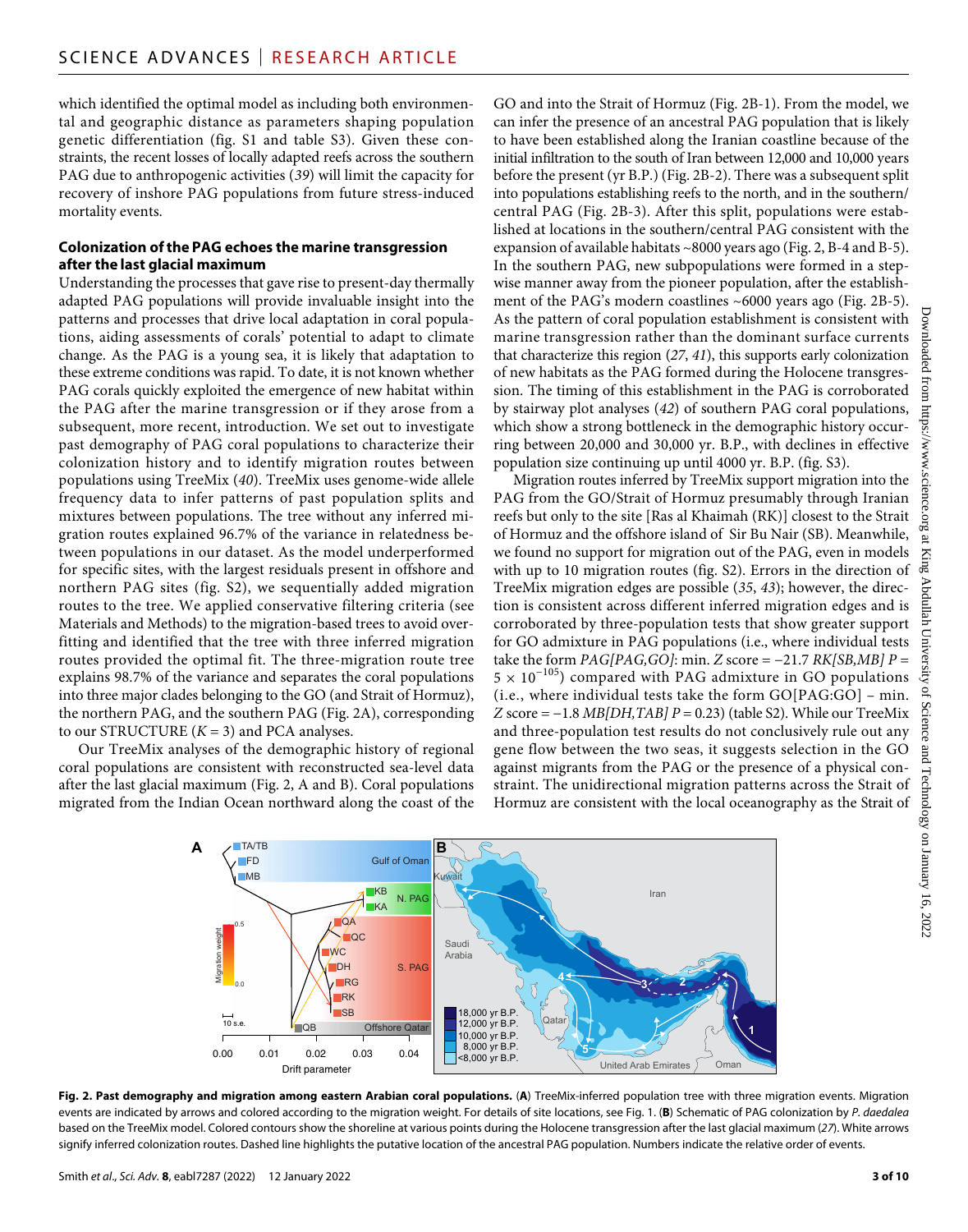Hormuz surface currents (which would transport coral larvae) flow from the GO into the PAG as a result of net water loss due to high surface evaporation rates within the Gulf (*41*). However, it is in contrast to demographic analyses for the sea urchin *Echinometra* sp. EZ, which has bidirectional migration across the Strait of Hormuz (*44*). It has been proposed that corals from warmer reefs, such as those in the southern PAG, may help accelerate adaptation of neighboring reef provinces through the supply of thermally tolerant genotypes (*45*). Successful genetic rescue in this context depends on thermal tolerance being heritable, which has been documented for coral larvae (*25*, *46*), and sufficient connectivity between thermally distinct reefs (*47*, *48*). This process of genetic rescue appears possible in other corals reef systems (*49*). However, the unidirectional migration patterns observed here suggest that there is historically limited export of PAG larvae, thereby reducing the capacity of PAG corals for genetic rescue of threatened Indian Ocean reefs.

# **Selective sweeps in PAG corals**

The exceptional thermal tolerance of PAG corals relative to their conspecifics elsewhere (*18*, *19*) is likely to have undergone positive selection, and, consequently, there should be signatures of selection at loci underpinning this trait within the genome. To identify candidate regions under positive selection, we sequenced a subset of samples from the southern PAG and GO with a more frequent

cutting enzyme combination (Ase I–Msp I) to achieve higher sampling across the genome. We obtained 70,962 SNPs at a mean depth of 21X for 40 individuals. We applied three tests for selection on this SNP dataset that target different characteristics of selective sweeps: (i)  $F_{ST}$  outlier approach —testing for differences in allele frequencies between populations; (ii) population-specific loss of nucleotide diversity—identification of genomic regions where nucleotide diversity is reduced in a single population; and (iii) crosspopulation extended haplotype homozygosity (XP-EHH)—testing for differences in linkage disequilibrium (LD) that are specific to a single population (see Materials and Methods). Using this multiple outlier testing approach, with conservative filtering criteria, we identified a region in scaffold 27 containing SNPs that were identified as outliers in all three approaches (1,481,656 to 1,621,714; Fig. 3, A to C, figs. S4 to S8, and table S4). In this region, variant-site nucleotide diversity was reduced by 96%, haplotypes were longer (normalized  $XP$ -EHH scores up to 5.8), and Gaussian-window smoothed  $F_{ST}$ reached 0.19 (0.51 for individual SNPs). This region contains an SNP that is associated with larval survival under elevated temperature (fig. S9 and table S5) (*50*) and genes previously associated with coral bleaching responses and elevated thermal tolerance (*51*–*55*). Within this region, there are five genes, of which, synaptotagmin and cyclin dependent kinase 2 (CDK2) are noteworthy candidates for further investigation as they are differentially expressed by corals in response



Fig. 3. Candidate selective sweep in PAG P. daedalea populations. (A) Manhattan plot of XP-EHH scores across the longest 50 scaffolds. Scaffold 27 positions are shown in orange. (**B**) Variant-site nucleotide diversity across scaffold 27 for PAG and GO corals. Gray bar indicates outlier region (*Z* score > 5.0) where nucleotide diversity is reduced in PAG corals. Orange bar highlights XP-EHH outlier region (fig. S7). (C)  $F_{ST}$  tracks showing population differentiation between PAG and GO populations. Black line and orange points indicate Gaussian smoothed and individual SNP *F*<sub>ST</sub> values, respectively. Gray bars highlight outlier regions (*P* < 10<sup>-5</sup>). (**D**) Haplotype bifurcation plots for PAG and GO haplotypes for scaffold 27 positions 1,411,154 to 1,621,714. Colors of each plot reflect the location of sampling. Labels indicate nucleotides at central position. Genomic position of SNPs, genes, and outlier locations is shown below bifurcation plots.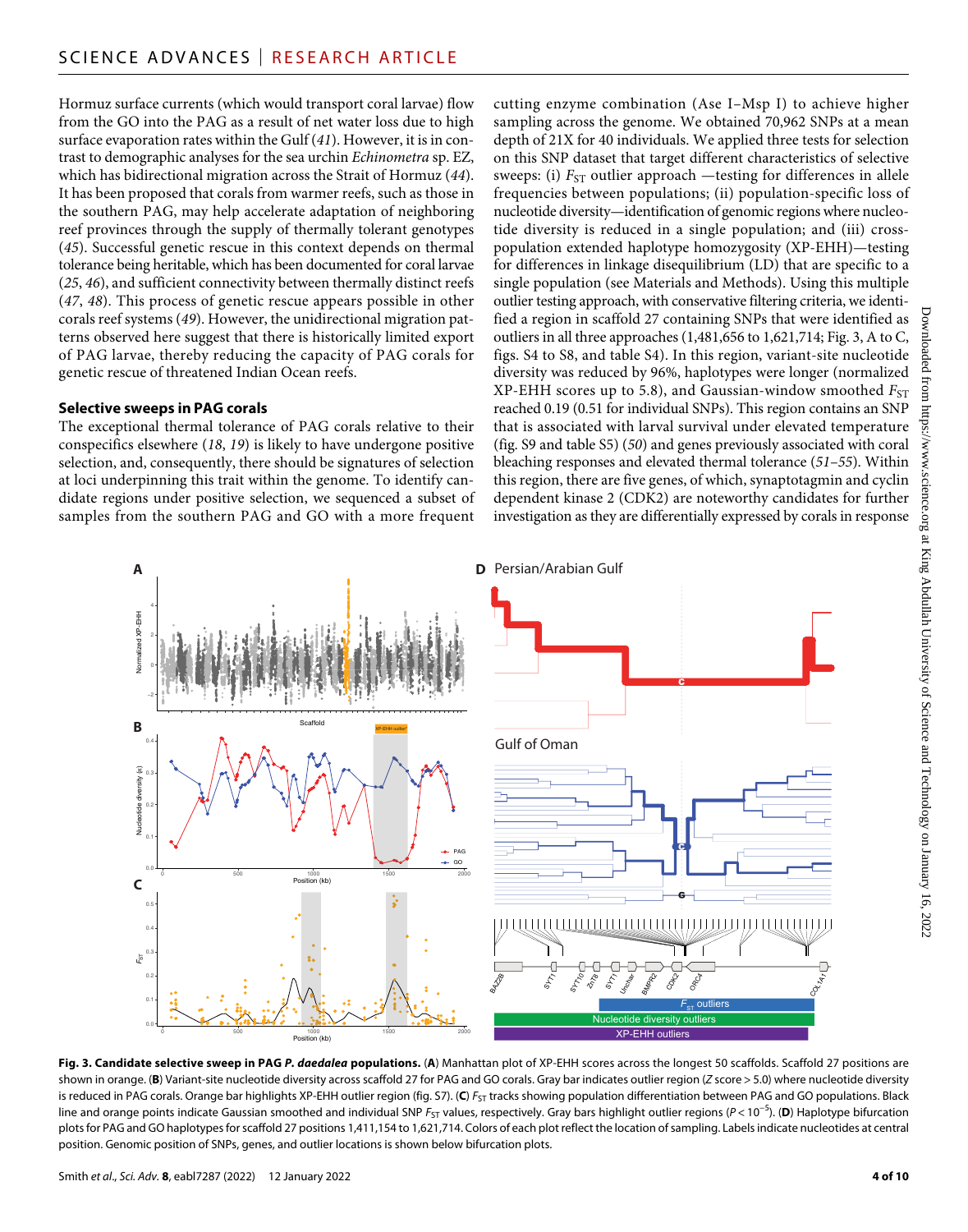to thermal stress. Synaptotagmins are differentially expressed in response to thermal (*52*, *54*) and light stress (*51*), and SNPs associated with synaptotagmin transcripts have been shown to significantly correlate with survival at elevated temperatures in larvae of southern PAG corals (*25*). These genes play an important role in calcium homeostasis, a key component of the coral stress response (*11*, *52*, *54*, *56*), and potentially mediate exocytosis of the symbionts during bleaching (*57*). Meanwhile, CDK2 is a cell cycle gene that is highly differentially expressed between bleaching-sensitive and bleaching-resistant corals, with undetectable expression levels in the unbleached corals (*53*). Reduced expression of CDK2 is linked to a diapause state in coral larvae, and the capacity to implement this diapause-like state has been proposed to be associated with elevated thermal tolerance (*55*). On the basis of our current understanding of the function of these genes in corals, it is not possible to conclusively determine whether the selective sweep relates to the specific *P. daedalea*–*C. thermophilum* association found in the PAG or whether selection is acting independently on the *P. daedalea* host. However, emerging symbiosis model systems and recent advances in CRISPR-Cas9–based genome editing tools for corals offer new avenues to address this question (*58*, *59*).

The signature of selection on scaffold 27 is that of a strong selective sweep occurring in the PAG. While multiple haplotypes exist in the GO populations, a single haplotype dominates PAG populations (80% of haplotypes) in the combined outlier region (Fig. 3D). Furthermore, between positions 1,538,438 and 1,620,655 (28 SNPs), there is a single haplotype in the PAG population in our dataset. More frequent genomic sampling and sequencing of additional individuals may identify further haplotypes in the PAG population; however, the comparable decay in the GO population and the genomic range covered (compared with LD; fig. S10) provide strong support for a selective sweep in the PAG population. The low abundance of the dominant PAG haplotype in the GO samples may indicate that selection in the PAG acted on local standing genetic variation. However, we cannot rule out the export of PAG migrants despite the asymmetric gene flow seen in TreeMix analyses above, and further experimental analyses would be needed to test whether other environmental variables may be responsible for the sweep. Nevertheless, the presence of the putatively beneficial haplotype outside of the PAG is a promising indicator that the genomic basis for thermal tolerance exists outside of the PAG, giving hope for corals elsewhere to respond to future climate change if the genetic diversity of existing populations can be maintained.

# **Selection for differentially methylated haplotypes**

Methods to detect selective sweeps are likely to miss selection in regions where the signature is either weaker than or different to a classic hard sweep. For example, the largest  $F_{ST}$  values between the PAG and GO that we observed in our dataset were found in a region showing evidence of disruptive selection. Sixteen of the top 20 genomewide Gaussian-smoothed *F*<sub>ST</sub> values are found in a region spanning  $\sim$ 300 kb along scaffold 441, with  $F_{ST}$  values reaching 0.68 (Fig. 4A). Maintenance of the haplotypes is evident in both populations but for alternative haplotypes (Fig. 4B). The PAG and GO populations are primarily dominated by single haplotypes in our data (78% PAG; 55% GO), with these haplotypes differing at 21 of 23 SNP positions dispersed across ~300 kb (Fig. 4C). While reduced representation sequencing cannot give the complete picture of haplotype structure in this region, analyses with more dense SNP markers do support the high differentiation and extended LD observed at this locus



**Fig. 4. Candidate region under divergent selection between the PAG and GO. (A**) Point (orange points) and window smoothed (black line) *F*<sub>ST</sub> values across scaffold 441. (**B**) EHH in PAG (left) and GO (right) corals. Red lines denote the dominant allele in the PAG population, while blue lines indicate the dominant allele in the GO population. (C) Haplotype network encompassing all SNPs within the *F<sub>ST</sub>* outlier region. Relative haplotype abundance is given by the diameter of the circles, and colored pie charts reflect the relative proportions of haplotypes from each population (red, PAG; blue, GO). (**D**) Proportion of intact CpG sites at highly differently methylated positions in introns of the gene XRN1 (5'-3' exoribonuclease) (red, PAG; blue, GO).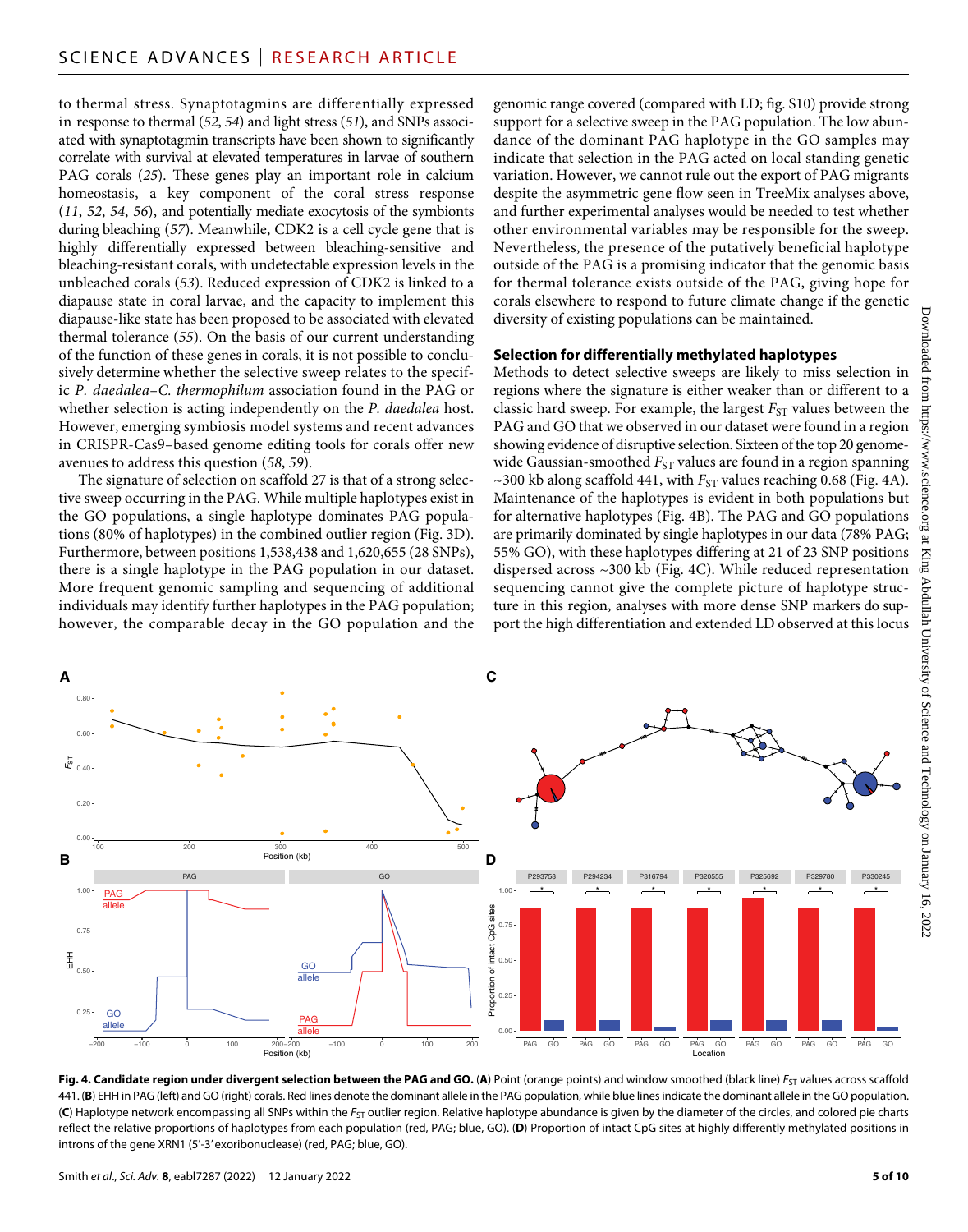(fig. S11). Within the selected region, there are two annotated genes, of which, 5'-3' exoribonuclease (XRN1) has been shown to be significantly differentially methylated between the PAG and GO (see (*26*) and Supplementary Results). In corals, differential methylation has been shown to correlate with fitness under altered environmental conditions, and methylated genes show reduced spurious transcription and transcriptional noise (*26*, *60*, *61*). The plant XRN1 homolog, XRN4, has been shown to play a key role in thermal tolerance with the performance of knockout mutants strongly affected by the severity and duration of thermal stress (*62*, *63*). Improved survival of XRN4 knockout mutants under severe short-term thermal stress was attributed to the accumulation of stress response transcripts (*62*). This higher level of expression of heat response genes under nonstressful conditions mirrors the frontloading observed in thermally tolerant corals from acute thermal environments (*11*).

A study conducted by Liew *et al*. (*26*) identified differences in methylation at XRN1 based on comparisons of adult and sperm samples taken from PAG and GO coral populations. However, these analyses excluded sites that were identified as containing SNPs in any of the samples. As genotype can strongly influence methylation (*26*, *61*), particularly through the provision of CG dinucleotides, we reanalyzed the data of Liew *et al*. (*26*) without the SNP filter to assess whether selection may act to maintain high XRN1 methylation in the PAG population. Methylation at each position in XRN1 is correlated between PAG and GO samples ( $r^2 = 0.74$ ), but there are notable outliers where mean methylation across individuals is >4-fold lower in the GO (fig. S12). These outlier positions showing evidence of mutable CpG sites may be important for larval thermal tolerance as their methylation levels correlate more strongly with larval heat survival than the rest of the positions (figs. 12 and 13 and table S6). We sequenced a subset of these sites (seven methylated CpG sites in four introns) in our samples to test whether the lack of methylation in GO samples was due to the absence of a CpG site. We found significant differences in the presence of the intact CpG site between the two populations, with the CpG sites present in >87% of PAG haplotypes but <8% in GO haplotypes (Fisher's exact tests, *P* < 0.05; table S7).

While elevated evolutionary rates associated with heavily methylated genomic regions may explain the substantial divergence between the dominant PAG and GO haplotypes, it does not exclusively explain the low genetic and haplotypic diversity that we observe. As methylated cytosines are 10 times more likely to transition to thymine (*64*), under neutral processes, it would be expected that the more methylated samples (i.e., PAG corals) would have more losses of CpG sites because of the higher mutation rates. We find the opposite whereby the loss/absence of the CpG sites is consistently greater in the GO across multiple loci located in multiple introns. The phenotypic effect of the increased intronic methylation resulting from differences in CpG availability is unclear but may involve changes in transcription (*65*–*67*). Nevertheless, considering that the presence/absence of CpG sites does not appear to be stochastic or associated with deamination of methylated cytosines, we propose that selection is acting in this region to preserve methylation substrate within PAG populations.

Together, our results show that *P. daedalea* in the PAG represents a young coral population that rapidly adapted after the Holocene marine transgression. We highlight the role of positive and disruptive selection in coral adaptation across an extreme thermal gradient and provide evidence for evolutionary interplay between the genome and epigenome. Considering the unprecedented pace of recent climate change, genetic rescue of vulnerable Indian Ocean populations by PAG corals may be limited by insufficient gene flow. Nevertheless, the presence of putatively beneficial haplotypes in the GO suggests that thermal tolerance genotypes may exist in the standing genetic variation and emphasizes the importance of conserving coral reef genetic diversity.

# **MATERIALS AND METHODS**

## **Sample collection, processing, andDNA extraction**

Samples of *P. daedalea* were collected from 15 reefs along the northeastern Arabian Peninsula, sampling at sites in the northern and southern PAG, and the GO. At each site, small fragments  $(<$ 1 cm $^3$ ) were collected via SCUBA using a hammer and chisel, and each sample was placed in a separate Ziplock bag. Upon return to the boat, samples were frozen on dry ice or stored in ethanol or salt-saturated dimethyl sulfoxide (DMSO). Frozen samples were stored at −80°C, and ethanol/salt-saturated DMSO samples at 4°C, before DNA extraction. DNA extraction was performed using a modified SDS-based lysis, described elsewhere (*16*, *24*).

# **ddRAD sequencing library preparation**

The ddRAD library preparation followed the protocol described by Peterson *et al*. (*68*), with minor modifications. Briefly, restriction digests were performed in a single reaction that included both restriction enzymes (Ase I–Bst BI; Ase I–Msp I), Tango buffer (Thermo Fisher Scientific), and 500 ng of DNA. After incubation at 37°C for 8 hours, the reactions were cleaned using 1.5× AMPure beads. Digested DNA was quantified using the Quant-it High Sensitivity dsDNA kit according to the manufacturer's recommendations. Normalized quantities of DNA were ligated to barcoded adapters and pooled before cleanup with 1.5× AMPure. Size selection [Ase I–Bst BI, 338 to 412 base pairs (bp); Ase I–Msp I, 350 to 500 bp] was performed in triplicate for each pool using a 2% agarose, dye-free Pippin Prep cassettes with internal standards. Amplification and addition of indices were performed on size-selected DNA, split across six reactions (table S8) and using the following polymerase chain reaction (PCR) conditions (one cycle of 98°C for 1 min; eight cycles of 98°C for 10 s, 62°C for 30 s, 72°C for 30 s; and one cycle of 72°C for 10 min). Libraries were quantified by quantitative PCR using the Kapa Illumina Quantification Kit and pooled in equimolar amounts before sequencing. Pooled libraries were sequenced on a HiSeq 2500, either as a single lane in full output mode or using the rapid run mode. Sequencing was performed with 40 to 50% PhiX.

# **Read processing**

The processing of reads for both Ase I–Bst BI and Ase I–Msp I datasets followed the approach of dDocent v2.2.25 (*69*) using the *P. daedalea* assembly (*26*) as the reference. Quality trimming and adapter removal of raw sequencing reads were performed in trimmomatic (v0.33). Demultiplexing of sequences and additional filtering were performed using the Stacks (v1.47) process\_radtags program (*70*). Reads were aligned to the *P. daedalea* reference genome v1.0 using bwa mem (v0.7.17) using the default parameters. Bam files were subsequently filtered requiring that reads mapped with a minimum quality score of 30. The bam files were used to call variants in freebayes (v1.1.0.9). Variants were called in freebayes using default parameters on alignment files for both Ase I–Bst BI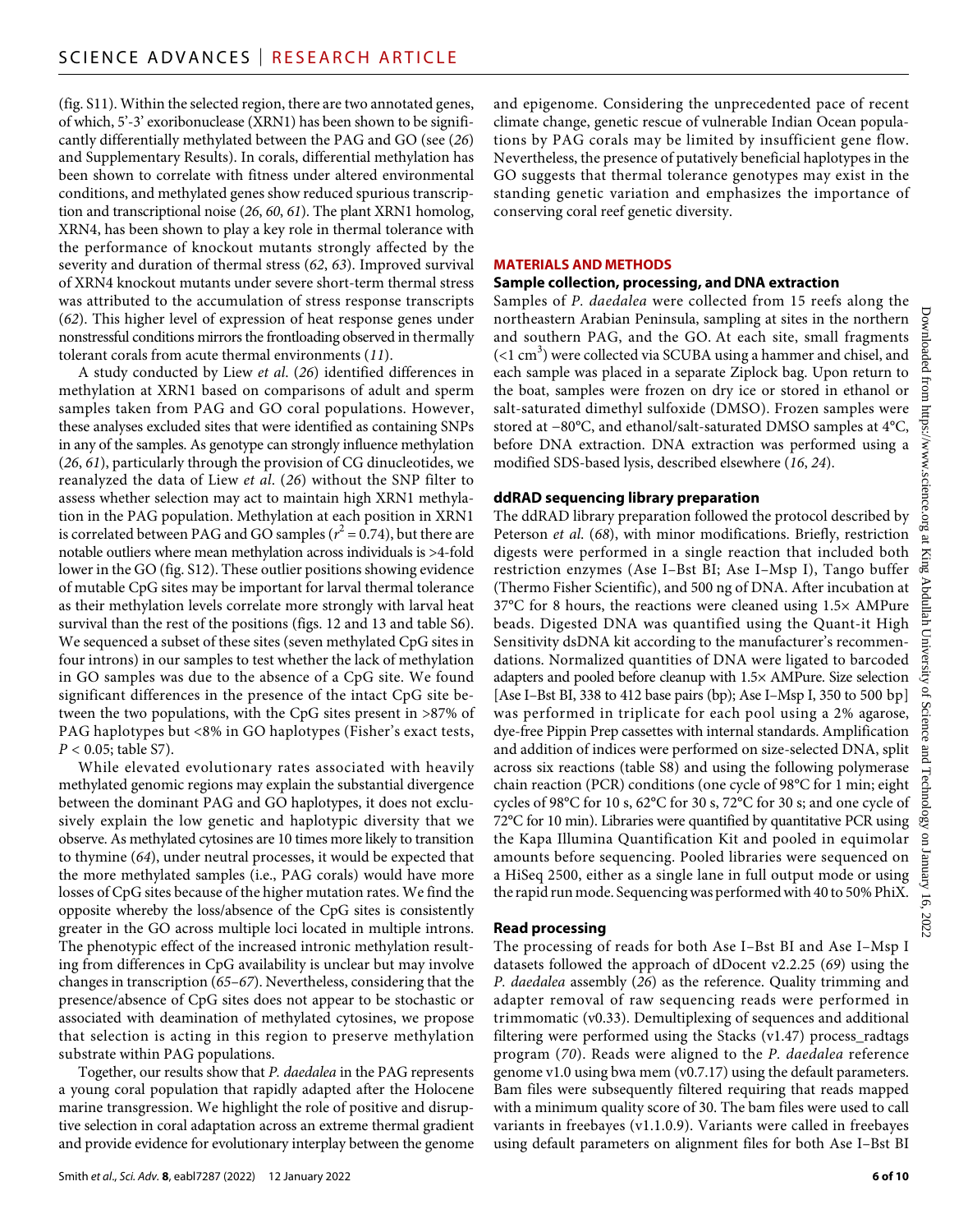and Ase I–Msp I datasets. The resulting variant calls were filtered using the RAD-specific filtering approach recommended as part of the dDocent pipeline (*69*) ([https://github.com/jpuritz/dDocent\)](https://github.com/jpuritz/dDocent) with some modifications (table S9). Lastly, as linkage disequilibrium can affect inference of population structure and demography, we pruned our Ase I–Bst BI SNPs for markers in approximate linkage equilibrium in PLINK v1.90 (*71*) using with a window size of 10 kb, a step size of 5 kb, and an  $r^2$  threshold of 0.1.

#### **Population structure and demography**

To resolve population splits and potential admixture between populations, we used the software TreeMix v1.13 (*40*). TreeMix calculates a maximum likelihood tree and subsequently adds migration events between populations to improve the fit between the model and the data. The input for TreeMix was created from the variant call format file using the populations module of Stacks (*70*). As there may be variation between TreeMix runs (*40*), we performed 30 iterations of TreeMix, each using a new random seed, for migration events from 0 to 10. The Muscat-based sites (TA and TB; see Fig. 1, table S1) were combined and chosen as the root population as they likely represent the oldest sites studied (*27*). The outputs of each run were visualized using the functions in the R script provided with TreeMix (plotting\_funcs.R).

We assessed population structure among our samples using PCA and model-based clustering. PCA was performed in PLINK. The eigenvectors and eigenvalues were imported into R for plotting. We used the model-based clustering program STRUCTURE v2.3.4 (*35*) to assign population membership probabilities for each sample using the correlated allele frequencies model with admixture. Structure was run for *K* values between 1 and 10, and 20 iterations were performed using different random seeds. Structure was run for 100,000 Markov chain Monte Carlo repetitions (after burn-in of 100,000), and no prior population information was used in the model. To visualize the structure assignments, we used CLUMPP (v1.1.2) (*72*) to match cluster labels across runs and calculated the mean proportions across all replicates. All structure plots were generated in ggplot using the mean proportions calculated by CLUMPP.

#### **Outlier detection**

To detect outliers in our Ase I–Msp I dataset, we performed three tests for genomic outliers based on different characteristics of selective sweeps.

#### *FST outliers*

We compared allele frequencies between the two populations (PAG and GO) using Wright's fixation index. The calculation of  $F_{ST}$  was performed in the populations module of Stacks (*70*) using the analysis of molecular variance (AMOVA) approach. *F<sub>ST</sub>* values were kernel smoothed using a Gaussian-weighted function centered on each SNP (*70*, *73*). The sigma value (25 kb) used in our analyses was smaller than the value used previously for three-spine stickleback to accommodate our more fragmented genome (N50 = 665 kb; assembly size = 843 Mb). Because of variation in the distribution and density of SNP-associated RAD sampling, the Gaussian smoothed  $F_{ST}$  values were bootstrap resampled with replacement for each SNP window to assess departure from a null distribution of genome-wide averages under the constraints of RAD sequencing. For computational efficiency, we used the approach of Hohenlohe and co-workers (*73*), sequentially increasing the number of bootstrap resampling replicates up to a maximum of 10 million replicates to improve accuracy for those windows at the tail of the distribution.

#### *Nucleotide diversity*

We compared the variant-site nucleotide diversity between the two populations to identify regions where loss of diversity is associated with a single population. Variant-site nucleotide diversity was calculated in Stacks populations module and Gaussian window averaged as described above. We used the *Z* score approach from Hazzouri and co-workers (*74*) to identify candidate selective sweeps

$$
Z = \frac{x_i - \overline{x}}{s \cdot d \cdot (x)}
$$

where  $x_i$  is  $\log_2(\frac{\pi_{PAG}}{\pi_{GO}})$  in each genomic window,  $\bar{x}$  is the mean of *x*, and s. d.  $(x)$  is the SD of  $x$ . Z scores in the lower tail of the distribution that were greater than 5 SDs from the mean were classified as outliers.

#### *EHH and XP-EHH*

To identify population-specific difference in LD, we used the XP-EHH metric (*75*) using phased genotype calls from Beagle 4.1 (*76*). As the calculation of EHH requires measuring the extent of LD from each SNP, it is of limited utility in short scaffolds. Consequently, we only calculated EHH (and XP-EHH) for scaffolds >300 kb and with >20 SNPs while recognizing that our power to detect outliers at the ends of scaffolds will be compromised. EHH and XP-EHH were calculated in selscan v1.1.0b (*77*) and normalized to account for genome-wide differences in haplotype length between the PAG and GO populations using the normalization script. SNP positions were identified as outliers if the absolute XP-EHH score was in the top 1% tail of the statistic (corresponding to an absolute XP-EHH  $\geq$  2.81511) and the XP-EHH score was positive, reflecting the presence of extended haplotypes in the PAG population. We acknowledge that there are limitations to using LD-based approaches with reduced representation datasets; however, a comparative approach should enable detection of differences between populations despite these limitations. Haplotype bifurcation plots were generated using rehh (*78*), and median-joining haplotype networks were generated in popart (*79*).

#### **Methylation**

We designed primers to target strongly differentially methylated sites (4- to 12-fold greater methylation in the PAG; fig. S12) using the *P. daedalea* genome annotation. These positions were identified as intronic based on the genome annotation and verified through comparison to the XRN1 sequence from *Acropora digitifera* (accession no. XP\_015751869) (*80*). The primer location within the introns was largely dependent on the amenability for primer design (i.e., product size of 300 to 1000 bp, 40 to 60% GC (guanine-cytosine) content, *Tm* 56° to 58°C, and specificity of primer sites). We identified five primer pairs that successfully amplified seven differentially methylated sites across four XRN1 introns (table S10). We amplified these intronic loci from the 40 Ase I–Msp I samples using the high-fidelity enzyme PrimeStar GXL and the following conditions (1 cycle of 98°C for 10 s; 30 cycles of 98°C for 10 s, 58°C for 20 s, 68°C for 1 min; and 1 cycle of 68°C for 5 min). PCR amplicons were sequenced at Bioneer (Korea). Where slippage (typically caused by homopolymer A/T runs) resulted in ambiguous calls, we resequenced samples using internal primers. Chromatograms were manually inspected at differentially methylated sites, and the genotype was recorded for each sample. The distribution of intact CpG sites across the two populations was tested using Fisher's exact tests, implement in R.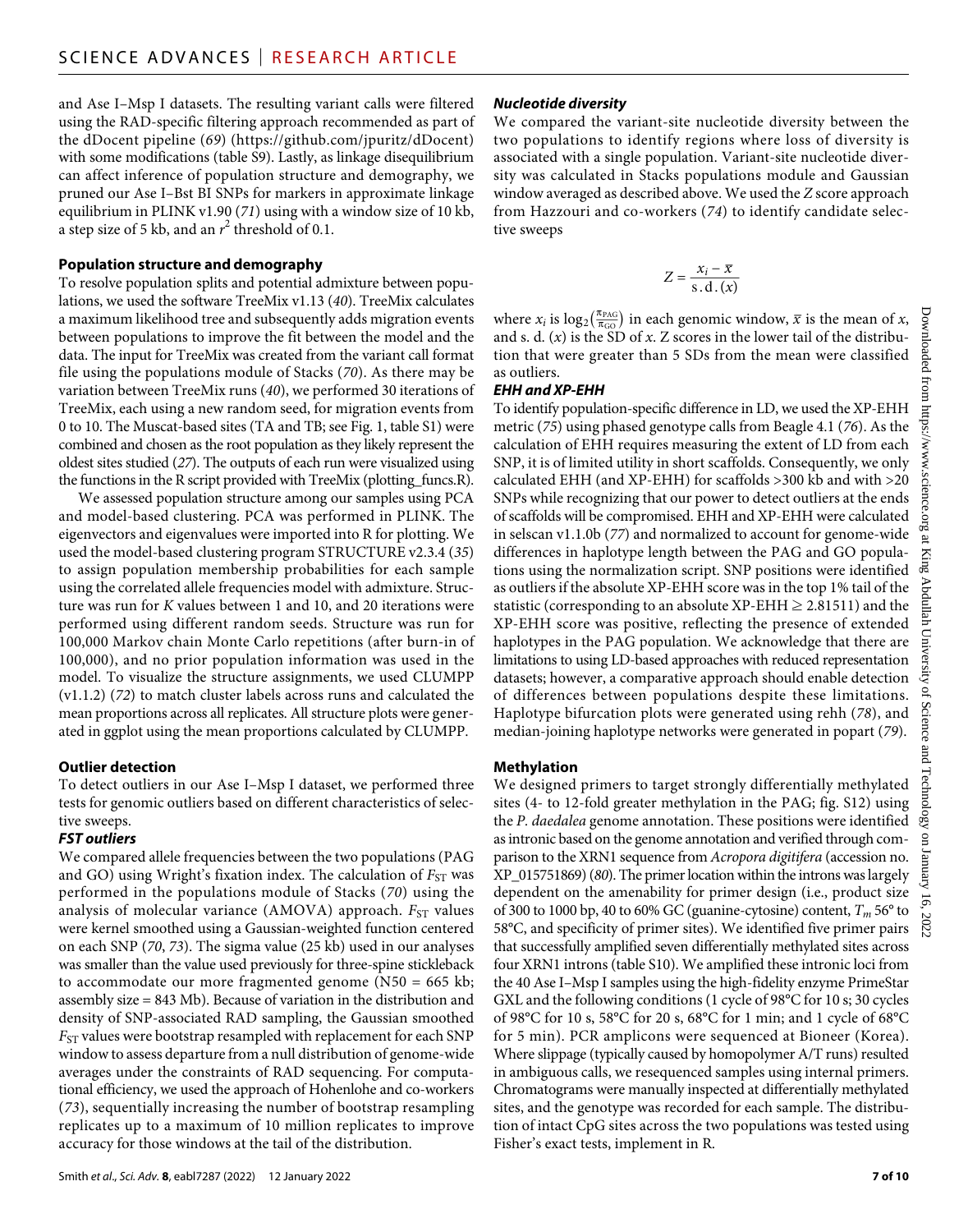## **SUPPLEMENTARY MATERIALS**

Supplementary material for this article is available at [https://science.org/doi/10.1126/](https://science.org/doi/10.1126/sciadv.abl7287) [sciadv.abl7287](https://science.org/doi/10.1126/sciadv.abl7287)

[View/request a protocol for this paper from](https://en.bio-protocol.org/cjrap.aspx?eid=10.1126/sciadv.abl7287) *Bio-protocol*.

#### **REFERENCES AND NOTES**

- 1. O. Hoegh-Guldberg, J. F. Bruno, The impact of climate change on the world's marine ecosystems. *Science* **328**, 1523–1528 (2010).
- 2. S. C. Doney, M. Ruckelshaus, J. E. Duffy, J. P. Barry, F. Chan, C. A. English, H. M. Galindo, J. M. Grebmeier, A. B. Hollowed, N. Knowlton, J. Polovina, N. N. Rabalais, W. J. Sydeman, L. D. Talley, Climate change impacts on marine ecosystems. *Annu. Rev. Marine Sci.* **4**, 11–37 (2012).
- 3. N. Knowlton, R. E. Brainard, R. Fisher, M. Moews, L. Plaisance, M. J. Caley, Coral reef biodiversity, in *Life in the World's Oceans: Diversity Distribution and Abundance* (2010), pp. 65–74.
- 4. T. P. Hughes, J. T. Kerry, A. H. Baird, S. R. Connolly, A. Dietzel, C. M. Eakin, S. F. Heron, A. S. Hoey, M. O. Hoogenboom, G. Liu, M. J. McWilliam, R. J. Pears, M. S. Pratchett, W. J. Skirving, J. S. Stella, G. Torda, Global warming transforms coral reef assemblages. *Nature* **556**, 492–496 (2018).
- 5. C. Wilkinson, *Status of Coral Reefs of the World: 2000* (2000).
- 6. O. Hoegh-Guldberg, Climate change, coral bleaching and the future of the world's coral reefs. *Mar. Freshw. Res.* **50**, 839–866 (1999).
- 7. P. Craig, C. Birkeland, S. Belliveau, High temperatures tolerated by a diverse assemblage ofshallow-water corals in American Samoa. *Coral Reefs* **20**, 185–189 (2001).
- 8. E. F. Camp, M. R. Nitschke, R. Rodolfo-Metalpa, F. Houlbreque, S. G. Gardner, D. J. Smith, M. Zampighi, D. J. Suggett, Reef-building corals thrive within hot-acidified and deoxygenated waters. *Sci. Rep.* **7**, 2434 (2017).
- 9. V. Schoepf, M. Stat, J. L. Falter, M. T. McCulloch, Limits to the thermal tolerance of corals adapted to a highly fluctuating, naturally extreme temperature environment. *Sci. Rep.* **5**, 17639 (2015).
- 10. J. A. Burt, E. F. Camp, I. C. Enochs, J. L. Johansen, K. M. Morgan, B. Riegl, A. S. Hoey, Insights from extreme coral reefs in a changing world. *Coral Reefs* **39**, 495–507 (2020).
- 11. D. J. Barshis, J. T. Ladner, T. A. Oliver, F. O. Seneca, N. Traylor-Knowles, S. R. Palumbi, Genomic basis for coral resilience to climate change. *Proc. Natl. Acad. Sci.* **110**, 1387–1392 (2013).
- 12. R. A. Bay, S. R. Palumbi, Multilocus adaptation associated with heat resistance in reef-building corals. *Curr. Biol.* **24**, 2952–2956 (2014).
- 13. T. A.Oliver, S. R. Palumbi, Many corals host thermally resistant symbionts inhigh-temperature habitat. *Coral Reefs* **30**, 241–250 (2011).
- 14. M. Ziegler, F. O. Seneca, L. K. Yum, S. R. Palumbi, C. R. Voolstra, Bacterial community dynamics are linked to patterns of coral heat tolerance. *Nat. Commun.* **8**, 14213 (2017).
- 15. B. M. Riegl, S. J. Purkis, A. S. Al-Cibahy, M. A. Abdel-Moati, O. Hoegh-Guldberg, Present limits to heat-adaptability in corals and population-level responses to climate extremes. *PLOS ONE* **6**, e24802 (2011).
- 16. E. G. Smith, G. O. Vaughan, R. N. Ketchum, D. McParland, J. A. Burt, Symbiont community stability through severe coral bleaching in a thermally extreme lagoon. *Sci. Rep.* 7, 2428 (2017).
- 17. J. A. Burt, F. Paparella, N. Al-Mansoori, A. Al-Mansoori, H. Al-Jailani, Causes and consequences of the 2017 coral bleaching event in the southern Persian/Arabian Gulf. *Coral Reefs* **38**, 567–589 (2019).
- 18. E. J. Howells, D. Abrego, E. Meyer, N. L. Kirk, J. A. Burt, Host adaptation and unexpected symbiont partners enable reef-building corals to tolerate extreme temperatures. *Glob. Chang. Biol.* **22**, 2702–2714 (2016).
- 19. B. Hume, C. D'Angelo, J. Burt, A. C. Baker, B. Riegl, J. Wiedenmann, Corals from the Persian/Arabian Gulf as models for thermotolerant reef-builders: Prevalence of clade C3 Symbiodinium, host fluorescence and ex situ temperature tolerance. *Mar. Pollut. Bull.* **72**, 313–322 (2013).
- 20. E. J. Howells, A. G. Bauman, G. O. Vaughan, B. C. C. Hume, C. R. Voolstra, J. A. Burt, Corals in the hottest reefs in the world exhibit symbiont fidelity not flexibility. *Mol. Ecol.* **29**, 899–911 (2020).
- 21. B. C. Hume, C. D'Angelo, E. G. Smith, J. R. Stevens, J. Burt, J. Wiedenmann, *Symbiodinium thermophilum* sp. nov., a thermotolerant symbiotic alga prevalent in corals of the world's hottest sea, the Persian/Arabian Gulf. *Sci. Rep.* **5**, 8562 (2015).
- 22. B. C. Hume, C. R. Voolstra, C. Arif, C. D'Angelo, J. A. Burt, G. Eyal, Y. Loya, J. Wiedenmann, Ancestral genetic diversity associated with the rapid spread of stress-tolerant coral symbionts in response to Holocene climate change. *Proc. Natl. Acad. Sci. U.S.A.* **113**, 4416–4421 (2016).
- 23. E. G. Smith, B. C. Hume, P. Delaney, J. Wiedenmann, J. A. Burt, Genetic structure of coral-Symbiodinium symbioses on the world's warmest reefs. *PLOS ONE* **12**, e0180169  $(2017)$
- 24. E. G. Smith, R. N. Ketchum, J. A. Burt, Host specificity of Symbiodinium variants revealed by an ITS2 metahaplotype approach. *ISME J.* **11**, 1500–1503 (2017).
- 25. N. L. Kirk, E. J. Howells, D. Abrego, J. A. Burt, E. Meyer, Genomic and transcriptomic signals of thermal tolerance in heat-tolerant corals (Platygyra daedalea) of the Arabian/Persian Gulf. *Mol. Ecol.* **27**, 5180–5194 (2018).
- 26. Y. J. Liew, E. J. Howells, X. Wang, C. T. Michell, J. A. Burt, Y. Idaghdour, M. Aranda, Intergenerational epigenetic inheritance in reef-building corals. *Nat. Clim. Chang.* **10**, 254–259 (2020).
- 27. K. Lambeck, Shoreline reconstructions for the Persian Gulf since the last glacial maximum. *Earth Planet. Sci. Lett.* **142**, 43–57 (1996).
- 28. C. M. Eakin, H. P. Sweatman, R. E. Brainard, The 2014–2017 global-scale coral bleaching event: Insights and impacts. *Coral Reefs* **38**, 539–545 (2019).
- J. Burt, S. Al-Harthi, A. Al-Cibahy, Long-term impacts of coral bleaching events on the world's warmest reefs. *Mar. Environ. Res.* **72**, 225–229 (2011).
- 30. J. A. Burt, E. G. Smith, C. Warren, J. Dupont, An assessment ofQatar's coral communities in a regional context. *Mar. Pollut. Bull.* **105**, 473–479 (2016).
- 31. J. P. Hoolihan, J. Premanandh, M.-A. D'Aloia-Palmieri, J. A. Benzie, Intraspecific phylogeographic isolation of Arabian Gulf sailfish Istiophorus platypterus inferred from mitochondrial DNA. *Mar. Biol.* **145**, 465–475 (2004).
- 32. B. Riegl, Climate change and coral reefs: Different effects in two high-latitude areas (Arabian Gulf, South Africa). *Coral reefs* **22**, 433–446 (2003).
- 33. J. A. Burt, The environmental costs of coastal urbanization in the Arabian Gulf. *City* **18**, 760–770 (2014).
- 34. B. Riegl, M.Johnston, S. Purkis, E. Howells, J. Burt, S. C. C. Steiner, C. R. C. Sheppard, A. Bauman, Population collapse dynamics in Acropora downingi, an Arabian/Persian Gulf ecosystemengineering coral, linked to rising temperature. *Glob. Chang. Biol.* **24**, 2447–2462 (2018).
- 35. J. K. Pritchard, M. Stephens, P. Donnelly, Inference of population structure using multilocus genotype data. *Genetics* **155**, 945–959 (2000).
- 36. I. J. Wang, G. S. Bradburd, Isolation by environment. *Mol. Ecol.* **23**, 5649–5662 (2014).
- 37. D. Marshall, K. Monro, M. Bode, M. Keough, S. Swearer, Phenotype–environment mismatches reduce connectivity in the sea. *Ecol. Lett.* **13**, 128–140 (2010).
- 38. P. Saenz-Agudelo, J. D. Dibattista, M. J. Piatek, M. R. Gaither, H. B. Harrison, G. B. Nanninga, M. L. Berumen, Seascape genetics along environmental gradients in the Arabian Peninsula: Insights from ddRAD sequencing of anemonefishes. *Mol. Ecol.* **24**, 6241–6255  $(2015)$
- 39. C. Sheppard, M. al-Husiani, F. al-Jamali, F. al-Yamani, R. Baldwin, J. Bishop, F. Benzoni, E. Dutrieux, N. K. Dulvy, S. R. V. Durvasula, D. A. Jones, R. Loughland, D. Medio, M. Nithyanandan, G. M. Pilling, I. Polikarpov, A. R. G. Price, S. Purkis, B. Riegl, M. Saburova, K. S. Namin, O. Taylor, S. Wilson, K. Zainal, The Gulf: Ayoung sea in decline. *Mar. Pollut. Bull.* **60**, 13–38 (2010).
- 40. J. K. Pickrell, J. K. Pritchard, Inference of population splits and mixtures from genomewide allele frequency data. *PLOS Genet.* **8**, e1002967 (2012).
- 41. R. M. Reynolds, Physical oceanography of the Gulf, Strait of Hormuz, and the Gulf ofOman—Results from the *Mt Mitchell* expedition. *Mar. Pollut. Bull.* **27**, 35–59 (1993).
- 42. X. Liu, Y.-X. Fu, Exploring population size changes using SNP frequency spectra. *Nat. Genet.* **47**, 555–559 (2015).
- 43. M. Schubert, H. Jónsson, D. Chang, C. der Sarkissian, L. Ermini, A. Ginolhac, A. Albrechtsen, I. Dupanloup, A. Foucal, B. Petersen, M. Fumagalli, M. Raghavan, A. Seguin-Orlando, T. S. Korneliussen, A. M. V. Velazquez, J. Stenderup, C. A. Hoover, C. J. Rubin, A. H. Alfarhan, S. A. Alquraishi, K. A. S. al-Rasheid, D. E. MacHugh, T. Kalbfleisch, J. N. MacLeod, E. M. Rubin, T. Sicheritz-Ponten, L. Andersson, M. Hofreiter, T. Marques-Bonet, M. T. P. Gilbert, R. Nielsen, L. Excoffier, E. Willerslev, B. Shapiro, L. Orlando, Prehistoric genomes reveal the genetic foundation and cost of horse domestication. *Proc. Natl. Acad. Sci.* **111**, E5661–E5669 (2014).
- 44. R. N. Ketchum, E. G. Smith, M. B. DeBiasse, G. O. Vaughan, D. McParland, W. B. Leach, N. Al-Mansoori, J. F. Ryan, J. A. Burt, A. M. Reitzel, Population genomic analyses of the sea urchin *Echinometra* sp. EZ across an extreme environmental gradient. *Genome Biol. Evol.* **12**, 1819–1829 (2020).
- 45. S. J. Purkis, D. A. Renegar, B. M. Riegl, The most temperature-adapted corals have an Achilles' Heel. *Mar. Pollut. Bull.* **62**, 246–250 (2011).
- 46. G. B. Dixon, S. W. Davies, G. V. Aglyamova, E. Meyer, L. K. Bay, M. V. Matz, Genomic determinants of coral heat tolerance across latitudes. *Science* **348**, 1460–1462 (2015).
- 47. J. A. Kleypas, D. M. Thompson, F. S. Castruccio, E. N. Curchitser, M. Pinsky, J. R. Watson, Larval connectivity across temperature gradients and its potential effect on heat tolerance in coral populations. *Glob. Chang. Biol.* **22**, 3539–3549 (2016).
- 48. H. M. Putnam, K. L. Barott, T. D. Ainsworth, R. D. Gates, The vulnerability and resilience of reef-building corals. *Curr. Biol.* **27**, R528–R540 (2017).
- 49. M. V. Matz, E. A. Treml, G. V. Aglyamova, L. K. Bay, Potential and limits for rapid genetic adaptation to warming in a Great Barrier Reef coral. *PLOS Genet.* **14**, e1007220 (2018).
- 50. E. J. Howells, D. Abrego, Y. J. Liew, J. A. Burt, M. Aranda, Enhancing the heat tolerance of reef-building corals to future warming. *Sci. Adv.* **7**, eabg6070 (2021).
- 51. M. K. DeSalvo, A. Estrada, S. Sunagawa, M. Medina, Transcriptomic responses to darkness stress point to common coral bleaching mechanisms. *Coral Reefs* **31**, 215–228 (2012).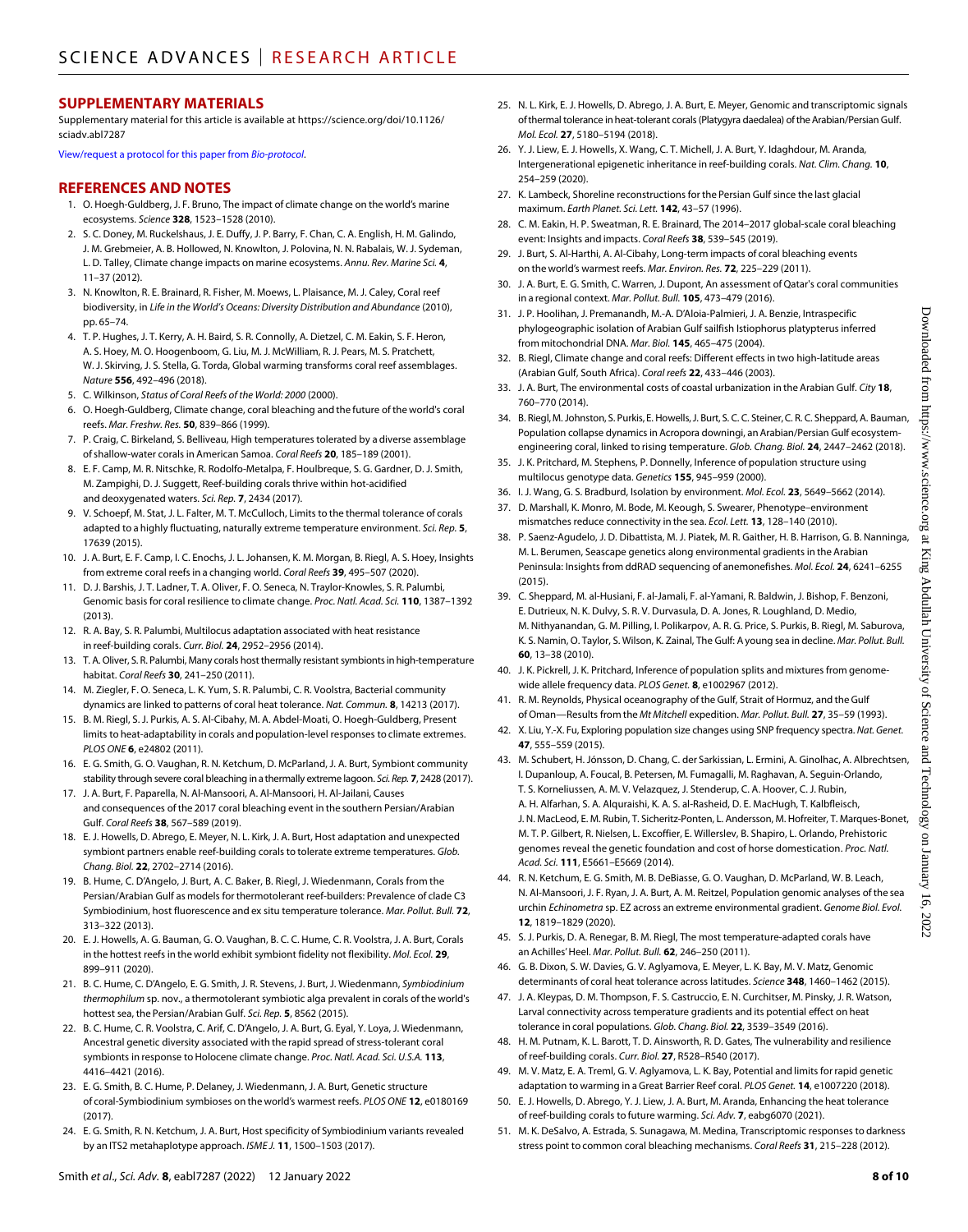- 52. M. K. DeSalvo, S. Sunagawa, C. R. Voolstra, M. Medina, Transcriptomic responses to heat stress and bleaching in the elkhorn coral Acropora palmata. *Mar. Ecol. Prog. Ser.* **402**, 97–113 (2010).
- 53. M. Ricaurte, N. V. Schizas, P. Ciborowski, N. M. Boukli, Proteomic analysis of bleached and unbleached Acropora palmata, a threatened coral species of the Caribbean. *Mar. Pollut. Bull.* **107**, 224–232 (2016).
- 54. L. J. Ruiz-Jones, S. R. Palumbi, Tidal heat pulses on a reef trigger a fine-tuned transcriptional response in corals to maintain homeostasis. *Sci. Adv.* **3**, e1601298 (2017). 55. M. E. Strader, G. V. Aglyamova, M. V. Matz, Red fluorescence in coral larvae is associated
- with a diapause-like state. *Mol. Ecol.* **25**, 559–569 (2016).
- 56. M. DeSalvo, C. R. Voolstra, S. Sunagawa, J. A. Schwarz, J. H. Stillman, M. A. Coffroth, A. M. Szmant, M. Medina, Differential gene expression during thermal stress and bleaching in the Caribbean coral Montastraea faveolata. *Mol. Ecol.* **17**, 3952–3971 (2008).
- 57. A. J. Weston, W. C. Dunlap, V. H. Beltran, A. Starcevic, D. Hranueli, M. Ward, P. F. Long, Proteomics links the redox state to calcium signaling during bleaching of the scleractinian coral Acropora microphthalma on exposure to high solar irradiance and thermal stress. *Mol. Cell. Proteomics* **14**, 585–595 (2015).
- 58. P. A. Cleves, C. J. Krediet, E. M. Lehnert, M. Onishi, J. R. Pringle, Insights into coral bleaching under heat stress from analysis of gene expression in a sea anemone model system. *Proc. Natl. Acad. Sci.* **117**, 28906–28917 (2020).
- 59. P. A. Cleves, A. I. Tinoco, J. Bradford, D. Perrin, L. K. Bay, J. R. Pringle, Reduced thermal tolerance in a coral carrying CRISPR-induced mutations in the gene for a heat-shock transcription factor. *Proc. Natl. Acad. Sci.* **117**, 28899–28905 (2020).
- 60. Y. Li, Y. J. Liew, G. Cui, M. J. Cziesielski, N. Zahran, C. T. Michell, C. R. Voolstra, M. Aranda, DNA methylation regulates transcriptional homeostasis of algal endosymbiosis in the coral model Aiptasia. *Sci. Adv.* **4**, eaat2142 (2018).
- 61. G. Dixon, Y. Liao, L. K. Bay, M. V. Matz, Role of gene body methylation in acclimatization and adaptation in a basal metazoan. *Proc. Natl. Acad. Sci.* **115**, 13342–13346 (2018).
- 62. A. H. Nguyen, A. Matsui, M. Tanaka, K. Mizunashi, K. Nakaminami, M. Hayashi, K. Iida, T. Toyoda, D. V. Nguyen, M. Seki, Loss of Arabidopsis 5′–3′ exoribonuclease AtXRN4 function enhances heat stress tolerance of plants subjected to severe heat stress. *Plant Cell Physiol.* **56**, 1762–1772 (2015).
- 63. R. Merret, J. Descombin, Y. T. Juan, J. J. Favory, M. C. Carpentier, C. Chaparro, Y. Y. Charng, J. M. Deragon, C. Bousquet-Antonelli, XRN4 and LARP1 are required for a heat-triggered mRNA decay pathway involved in plant acclimation and survival during thermal stress. *Cell Rep.* **5**, 1279–1293 (2013).
- 64. W. R. Rideout, G. A. Coetzee, A. F. Olumi, P. A. Jones, 5-Methylcytosine as an endogenous mutagen in the human LDL receptor and p53 genes. *Science* **249**, 1288–1290 (1990).
- 65. D. Anastasiadi, A. Esteve-Codina, F. Piferrer, Consistent inverse correlation between DNA methylation of the first intron and gene expression across tissues and species. *Epigenetics Chromatin* **11**, 37 (2018).
- 66. X. Zhang, M. Wu, H. Xiao, M. T. Lee, L. Levin, Y. K. Leung, S. M. Ho, Methylation of a single intronic CpG mediates expression silencing of the PMP24 gene in prostate cancer. *Prostate* **70**, 765–776 (2010).
- 67. A. Blattler, L. Yao, H. Witt, Y. Guo, C. M. Nicolet, B. P. Berman, P. J. Farnham, Global loss of DNA methylation uncovers intronic enhancers in genes showing expression changes. *Genome Biol.* **15**, 469 (2014).
- 68. B. K. Peterson, J. N. Weber, E. H. Kay, H. S. Fisher, H. E. Hoekstra, Double digest RADseq: An inexpensive method for de novo SNP discovery and genotyping in model and non-model species. *PLOS ONE* **7**, e37135 (2012).
- 69. J. B. Puritz, C. M. Hollenbeck, J. R. Gold, dDocent: A RADseq, variant-calling pipeline designed for population genomics of non-model organisms. *PeerJ* **2**, e431 (2014).
- 70. J. Catchen, P. A. Hohenlohe, S. Bassham, A. Amores, W. A. Cresko, Stacks: An analysis tool set for population genomics. *Mol. Ecol.* **22**, 3124–3140 (2013).
- 71. C. C. Chang, C. C. Chow, L. C. Tellier, S. Vattikuti, S. M. Purcell, J. J. Lee, Second-generation PLINK: Rising to the challenge of larger and richer datasets. *Gigascience* **4**, 7 (2015).
- 72. M. Jakobsson, N. A. Rosenberg, CLUMPP: A cluster matching and permutation program for dealing with label switching and multimodality in analysis of population structure. *Bioinformatics* **23**, 1801–1806 (2007).
- 73. P. A. Hohenlohe, S. Bassham, P. D. Etter, N. Stiffler, E. A. Johnson, W. A. Cresko, Population genomics of parallel adaptation in threespine stickleback using sequenced RAD tags. *PLOS Genet.* **6**, e1000862 (2010).
- 74. K. M. Hazzouri, J. M. Flowers, H. J. Visser, H. S. M. Khierallah, U. Rosas, G. M. Pham, R. S. Meyer, C. K. Johansen, Z. A. Fresquez, K. Masmoudi, N. Haider, N. el Kadri, Y. Idaghdour, J. A. Malek, D. Thirkhill, G. S. Markhand, R. R. Krueger, A. Zaid, M. D. Purugganan, Whole genome re-sequencing of date palms yields insights into diversification of a fruit tree crop. *Nat. Commun.* **6**, 8824 (2015).
- 75. P. C. Sabeti, P. Varilly, B. Fry, J. Lohmueller, E. Hostetter, C. Cotsapas, X. Xie, E. H. Byrne, S. McCarroll, R. Gaudet, S. F. Schaffner, E. S. Lander; International HapMap Consortium, K. A. Frazer, D. G. Ballinger, D. R. Cox, D. A. Hinds, L. L. Stuve, R. A. Gibbs, J. W. Belmont,

A. Boudreau, P. Hardenbol, S. M. Leal, S. Pasternak, D. A. Wheeler, T. D. Willis, F. Yu, H. Yang, C. Zeng, Y. Gao, H. Hu, W. Hu, C. Li, W. Lin, S. Liu, H. Pan, X. Tang, J. Wang, W. Wang, J. Yu, B. Zhang, Q. Zhang, H. Zhao, H. Zhao, J. Zhou, S. B. Gabriel, R. Barry, B. Blumenstiel, A. Camargo, M. Defelice, M. Faggart, M. Goyette, S. Gupta, J. Moore, H. Nguyen, R. C. Onofrio, M. Parkin, J. Roy, E. Stahl, E. Winchester, L. Ziaugra, D. Altshuler, Y. Shen, Z. Yao, W. Huang, X. Chu, Y. He, L. Jin, Y. Liu, Y. Shen, W. Sun, H. Wang, Y. Wang, Y. Wang, X. Xiong, L. Xu, M. M. Waye, S. K. Tsui, H. Xue, J. T. Wong, L. M. Galver, J. B. Fan, K. Gunderson, S. S. Murray, A. R. Oliphant, M. S. Chee, A. Montpetit, F. Chagnon, V. Ferretti, M. Leboeuf, J. F. Olivier, M. S. Phillips, S. Roumy, C. Sallée, A. Verner, T. J. Hudson, P. Y. Kwok, D. Cai, D. C. Koboldt, R. D. Miller, L. Pawlikowska, P. Taillon-Miller, M. Xiao, L. C. Tsui, W. Mak, Y. Q. Song, P. K. Tam, Y. Nakamura, T. Kawaguchi, T. Kitamoto, T. Morizono, A. Nagashima, Y. Ohnishi, A. Sekine, T. Tanaka, T. Tsunoda, P. Deloukas, C. P. Bird, M. Delgado, E. T. Dermitzakis, R. Gwilliam, S. Hunt, J. Morrison, D. Powell, B. E. Stranger, P. Whittaker, D. R. Bentley, M. J. Daly, P. I. de Bakker, J. Barrett, Y. R. Chretien, J. Maller, S. McCarroll, N. Patterson, I. Pe'er, A. Price, S. Purcell, D. J. Richter, P. Sabeti, R. Saxena, S. F. Schaffner, P. C. Sham, P. Varilly, D. Altshuler, L. D. Stein, L. Krishnan, A. V. Smith, M. K. Tello-Ruiz, G. A. Thorisson, A. Chakravarti, P. E. Chen, D. J. Cutler, C. S. Kashuk, S. Lin, G. R. Abecasis, W. Guan, Y. Li, H. M. Munro, Z. S. Qin, D. J. Thomas, G. McVean, A. Auton, L. Bottolo, N. Cardin, S. Eyheramendy, C. Freeman, J. Marchini, S. Myers, C. Spencer, M. Stephens, P. Donnelly, L. R. Cardon, G. Clarke, D. M. Evans, A. P. Morris, B. S. Weir, T. Tsunoda, T. A. Johnson, J. C. Mullikin, S. T. Sherry, M. Feolo, A. Skol, H. Zhang, C. Zeng, H. Zhao, I. Matsuda, Y. Fukushima, D. R. Macer, E. Suda, C. N. Rotimi, C. A. Adebamowo, I. Ajayi, T. Aniagwu, P. A. Marshall, C. Nkwodimmah, C. D. Royal, M. F. Leppert, M. Dixon, A. Peiffer, R. Qiu, A. Kent, K. Kato, N. Niikawa, I. F. Adewole, B. M. Knoppers, M. W. Foster, E. W. Clayton, J. Watkin, R. A. Gibbs, J. W. Belmont, D. Muzny, L. Nazareth, E. Sodergren, G. M. Weinstock, D. A. Wheeler, I. Yakub, S. B. Gabriel, R. C. Onofrio, D. J. Richter, L. Ziaugra, B. W. Birren, M. J. Daly, D. Altshuler, R. K. Wilson, L. L. Fulton, J. Rogers, J. Burton, N. P. Carter, C. M. Clee, M. Griffiths, M. C. Jones, K. McLay, R. W. Plumb, M. T. Ross, S. K. Sims, D. L. Willey, Z. Chen, H. Han, L. Kang, M. Godbout, J. C. Wallenburg, P. L'Archevêque, G. Bellemare, K. Saeki, H. Wang, D. An, H. Fu, Q. Li, Z. Wang, R. Wang, A. L. Holden, L. D. Brooks, J. McEwen, M. S. Guyer, V. O. Wang, J. L. Peterson, M. Shi, J. Spiegel, L. M. Sung, L. F. Zacharia, F. S. Collins, K. Kennedy, R. Jamieson, J. Stewart, Genome-wide detection and

- characterization of positive selection in human populations. *Nature* **449**, 913–918 (2007). 76. S. R. Browning, B. L. Browning, Rapid and accurate haplotype phasing and missing-data inference for whole-genome association studies by use of localized haplotype clustering. *Am. J. Hum. Genet.* **81**, 1084–1097 (2007).
- 77. Z. A. Szpiech, R. D. Hernandez, selscan: An efficient multithreaded program to perform EHH-based scans for positive selection. *Mol. Biol. Evol.* **31**, 2824–2827 (2014).
- 78. M. Gautier, R. Vitalis, rehh: An R package to detect footprints of selection in genome-wide SNP data from haplotype structure. *Bioinformatics* **28**, 1176–1177 (2012).
- 79. J. W. Leigh, D. Bryant, POPART: Full-feature software for haplotype network construction. *Methods Ecol. Evol.* **6**, 1110–1116 (2015).
- 80. C. Shinzato, S. Mungpakdee, N. Arakaki, N. Satoh, Genome-wide SNP analysis explains coral diversity and recovery in the Ryukyu Archipelago. *Sci. Rep.* **5**, 18211 (2016).
- 81. T. S. Korneliussen, A. Albrechtsen, R. Nielsen, ANGSD: Analysis of next generation sequencing data. *BMC Bioinformatics* **15**, 356 (2014).
- 82. H. Li, Aligning sequence reads, clone sequences and assembly contigs with BWA-MEM (2013); arXiv:[1303.3997.](https://arxiv.org/abs/1303.3997)
- 83. C. Prada, M. B. DeBiasse, J. E. Neigel, B. Yednock, J. L. Stake, Z. H. Forsman, I. B. Baums, M. E. Hellberg, Genetic species delineation among branching Caribbean Porites corals. *Coral Reefs* **33**, 1019–1030 (2014).
- 84. C. Prada, B. Hanna, A. F. Budd, C. M. Woodley, J. Schmutz, J. Grimwood, R. Iglesias-Prieto, J. M. Pandolfi, D. Levitan, K. G. Johnson, N. Knowlton, H. Kitano, M. DeGiorgio, M. Medina, Empty niches after extinctions increase population sizes of modern corals. *Curr. Biol.* **26**, 3190–3194 (2016).
- 85. R. C. Babcock, Comparative demography of three species of scleractinian corals using Age- and size-dependent classifications. *Ecol. Monographs* **61**, 225–244 (1991).
- 86. J. A. Kleypas, J. W. McManus, L. A. Menez, Environmental limits to coral reef development: Where do we draw the line? *Am. Zool.* **39**, 146–159 (1999).
- 87. P. Danecek, A. Auton, G. Abecasis, C. A. Albers, E. Banks, M. A. DePristo, R. E. Handsaker, G. Lunter, G. T. Marth, S. T. Sherry, G. McVean, R. Durbin; 1000 Genomes Project Analysis Group, The variant call format and VCFtools. *Bioinformatics* **27**, 2156–2158 (2011).
- 88. Y. J. Liew, D. Zoccola, Y. Li, E. Tambutté, A. A. Venn, C. T. Michell, G. Cui, E. S. Deutekom, J. A. Kaandorp, C. R. Voolstra, S. Forêt, D. Allemand, S. Tambutté, M. Aranda, Epigenomeassociated phenotypic acclimatization to ocean acidification in a reef-building coral. *Sci. Adv.* **4**, eaar8028 (2018).

**Acknowledgments:** We would like to thank D. McParland, G. Vaughan, J. Dupont, Exxon Mobil Research Qatar, and the Kuwait Scientific Dive Team for assistance and logistical support during sample collections. We are grateful to the Environment Agency Abu Dhabi, the Fujairah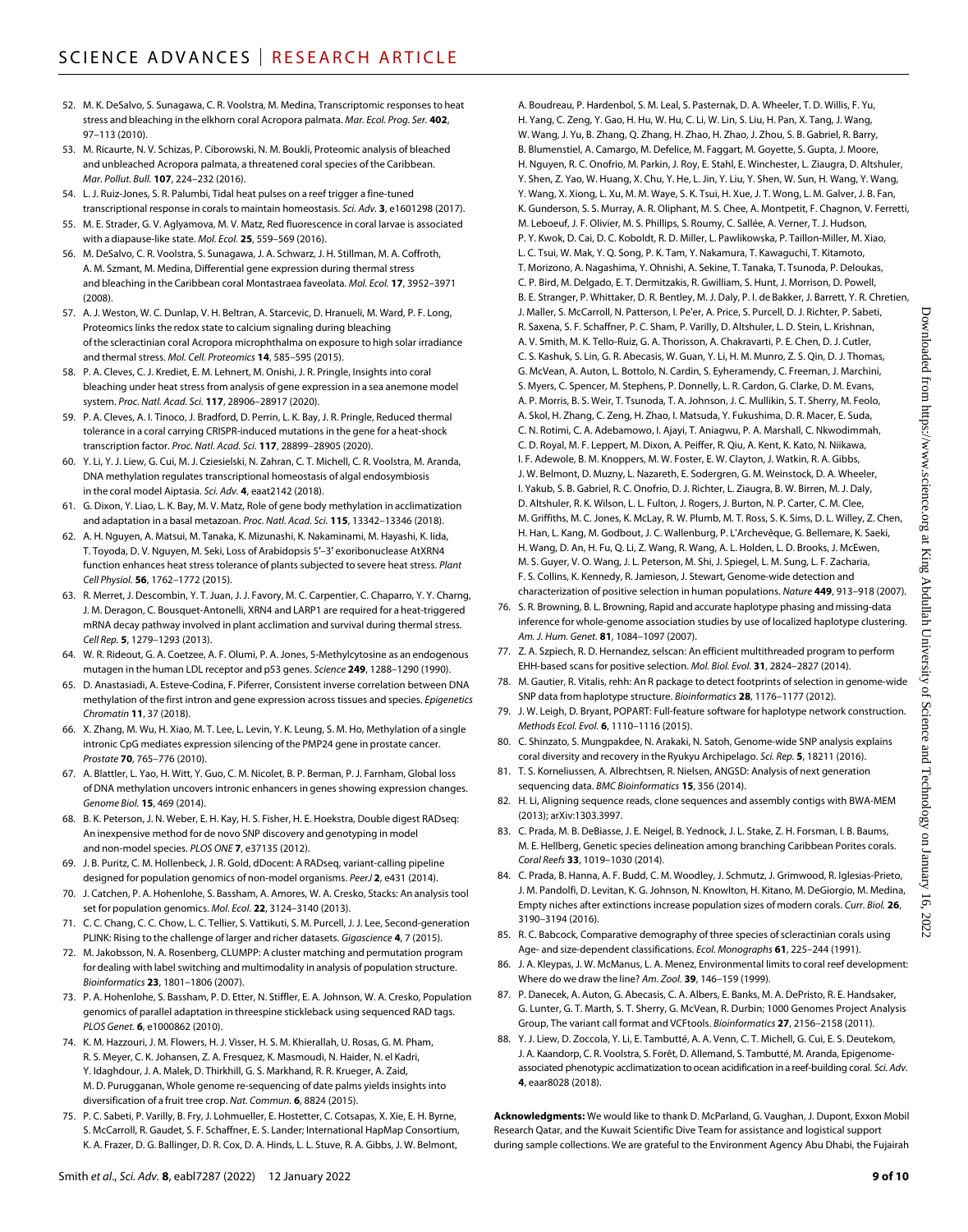and Dibba Municipalities, the Oman Ministry of Environment and Climate Affairs, Ministry of Environment, Qatar, and the Kuwait Department of Fisheries Resource Development for providing permits. This research was supported by the New York University Abu Dhabi's Sequencing, Bioinformatic, and High Performance Computing Core Technology Platforms. Fieldwork was performed using the NYUAD Marine Sciences Core Technology Platform. **Funding:** This project was funded by a New York University Abu Dhabi Research Enhancement Fund award and grant CG007 to J.A.B. from Tamkeen for the NYUAD Water Research Center. **Author contributions:** E.G.S. designed the study. E.G.S., P.D., J.A.B., and M.A.-K. collected the samples. E.G.S. and P.D. performed molecular work. E.G.S. analyzed the data with assistance from K.M.H., J.Y.C., E.J.H., and M.A. J.A.B provided resources. E.G.S. wrote the manuscript. All

authors reviewed and edited the manuscript. **Competing interests:** The authors declare that they have no competing interests. **Data and materials availability:** All data needed to evaluate the conclusions in the paper are present in the paper and/or the Supplementary Materials, NCBI BioProject Accession PRJNA758554, GitHub (www.github.com/edomics/ pdaeRAD), and on Zenodo (<https://doi.org/10.5281/zenodo.5676062>).

Submitted 30 August 2021 Accepted 19 November 2021 Published 12 January 2022 10.1126/sciadv.abl7287